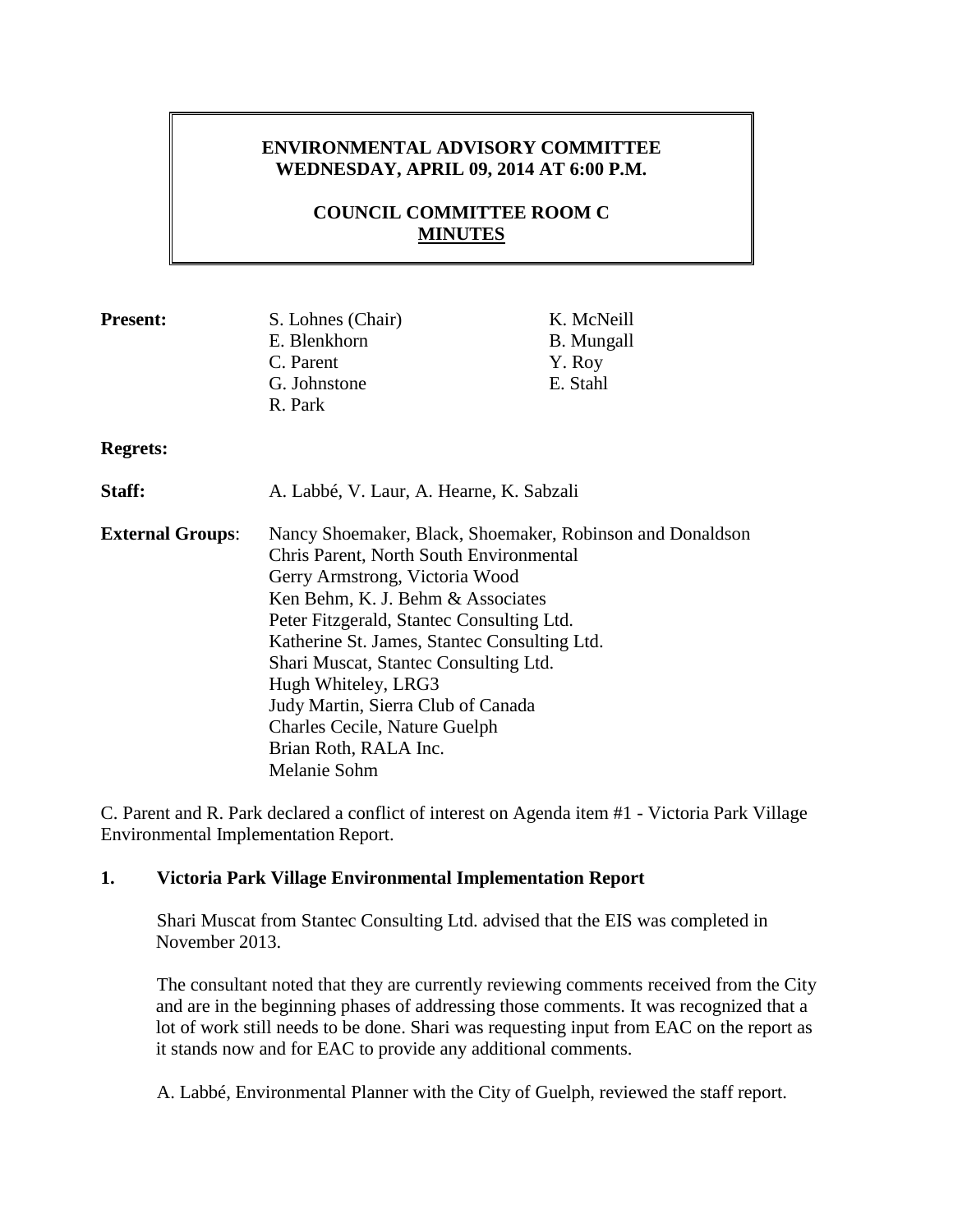General discussion took place and the consultant was available to respond to questions and hear feedback from the Environmental Advisory Committee.

K. McNeill noted that Buttonbush and Buckbean are rare and to not plant.

G. Johnstone noted that some of the botanical names need to be corrected.

E. Blenkhorn asked about post construction monitoring. She requested monitoring of nesting turtles and to expand the Table in Section 7.2.1.

Moved by E. Stahl and seconded by K. McNeill

"That the Environmental Advisory Committee defers the Environmental Implementation Report prepared by Stantec Consulting Ltd. for 1159 Victoria Road until such time that staff comments are addressed."

### **Motion Carried**

*2 members abstained*

C. Parent and R. Park declared a conflict of interest on Agenda item #2 - Pergola Phase II Lands Environmental Implementation Report.

## **2. Pergola Phase II Lands Environmental Implementation Report**

Katherine St. James and Peter Fitzgerald from Stantec Consulting Ltd. spoke to various components from the Staff Report and noted the following:

- There is not a lot of Natural Heritage Features of concern
- Mainly a wildlife corridor
- Eliminated catch basin within the corridor
- Currently there is drainage from the wildlife corridor going to Block 7 and 8
- Timing of grading will be outside April 1 to June  $30<sup>th</sup>$
- Black chain link fencing is proposed
- The topsoil stockpile will be moved further from the wildlife corridor
- The Tree Compensation Plan has been submitted and provides for better than 3:1 replacement ratio
- Barn Swallows no nests were observed in the area

A. Labbé, Environmental Planner with the City of Guelph, reviewed the staff report.

The Environmental Advisory Committee reviewed Hugh Whiteley's written submitted comments.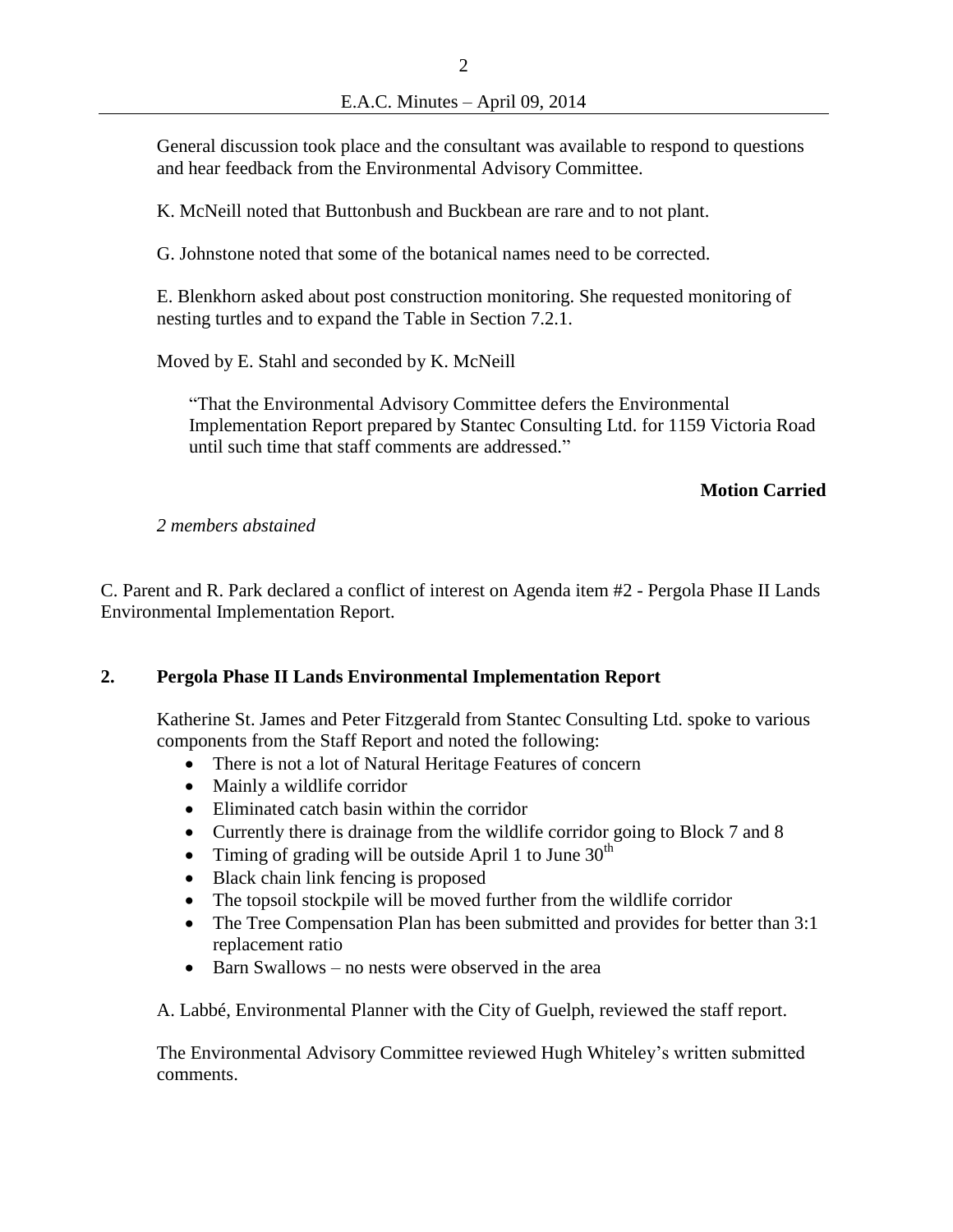General discussion took place and EAC noted the following:

- North/South trail alignment in Dallan it is suggested to look to Pergola for a trail connection
- Stantec responded that they do not recommend a trail within the wildlife corridor
- During construction, make sure contractors on site are aware they may see amphibians

Moved by Y. Roy and seconded by E. Blenkhorn

"That the Environmental Advisory Committee conditionally support the Environmental Implementation Report for the Phase II Pergola Lands, prepared by Stantec Consulting Ltd. for 1820 Gordon Street provided: THAT a revised EIR is submitted to address:

- Any further details regarding the grading proposed in the wildlife corridor;
- Mitigation measures for works proposed within Open Space Block 9;
- Fencing solutions for the interface between Block 9 and Blocks 7  $\&$  8;
- The relocation of the temporary topsoil pile further away from the wildlife corridor;
- Provision of enhancements and augmented plantings within the wildlife corridor on Drawing L-460;
- Clarification with respect to the protection of Tree Units B, C, D, E as well as fringe trees on site;
- Provision of a proposed compensation plan;
- Corrections and information as requested by the Environmental Planner's comments provided in the April 9, 2014 Staff Report for EAC; and
- Forthcoming Parks Planning comments."

## **Motion Carried**

### *2 members abstained*

C. Parent declared a conflict of interest on Agenda item #3 - Dallan Environmental Implementation Report.

### **3. Dallan Environmental Implementation Report**

A. Labbé, Environmental Planner with the City of Guelph, reviewed the staff report and noted that staff hasn't had sufficient time to review all the detailed plans and drawings in fulsome.

Chris Parent from North South Environmental distributed 3 handouts to the Environmental Advisory Committee and introduced team members who contributed to the file.

Chris Parent spoke to Figure 2 of the EIR and noted that Wetland 1 and Pond 1 provide a recharge function to the groundwater table.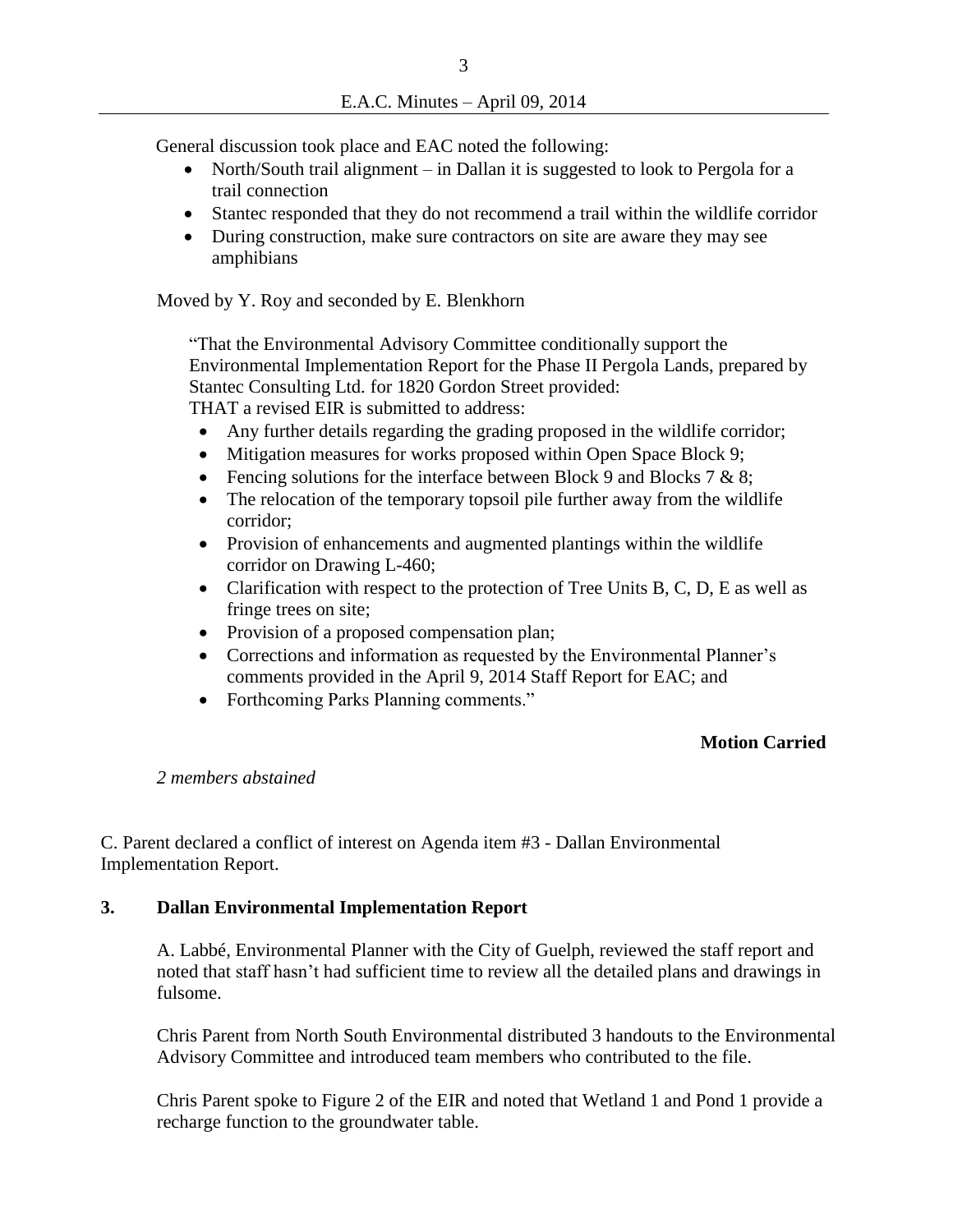Chris Parent noted that the Grading Plan in the EIR is incorrect and advised that Figure 5 which was distributed to EAC members was the correct table.

Chris Parent noted that an important design feature of the site is the issue of the wildlife corridor. There will be 2 crossing structures (ACO tunnels) installed across Poppy Drive (see handout).

Another mitigation measure to help reduce amphibian road mortality is that a sidewalk will be put in along Dallan lands and will have an elevated lip to prevent amphibians accessing the road.

Chris Parent also noted the following:

- Will compensate for Scots Pine  $-1:1$  ratio
- On Table 7 of the EIR (errors) Tree Compensation bottom of page Should be Blue Spruce
- Road mitigation no need for speed bumps/texture pavements. Recommend MTO signage (see handout)
- Monitoring Program:
	- o Will add hydrological monitoring of the pond
	- o Removed SWM outlet to PSW
- Monitoring Wildlife Corridor a comprehensive/robust monitoring program will be implemented
- Monitoring will be done each year and a report will be generated and produced. As conditions on site change, the monitoring protocol will adapt.
- $\bullet$  Trail #1:
	- o slope limits trail location
	- o follows existing trail
	- o will minimize disturbance
	- o will do a lot of planting to encourage people to stay on the trail

Ken Behm, from K. J. Behm & Associates spoke to LID infiltration and advised on the following:

- 2 SWM infiltration basins have been identified
- 2 rear yard infiltration galleries
- 3 other blocks have potential for infiltration galleries. This will be discussed at the Site Plan stage.

The floor was opened to delegations.

### *Delegation:*

Judy Martin with Sierra Club of Canada provided the following comments:

- Good quality report.
- Would like to see information in the EIR on preconstruction monitoring of amphibians.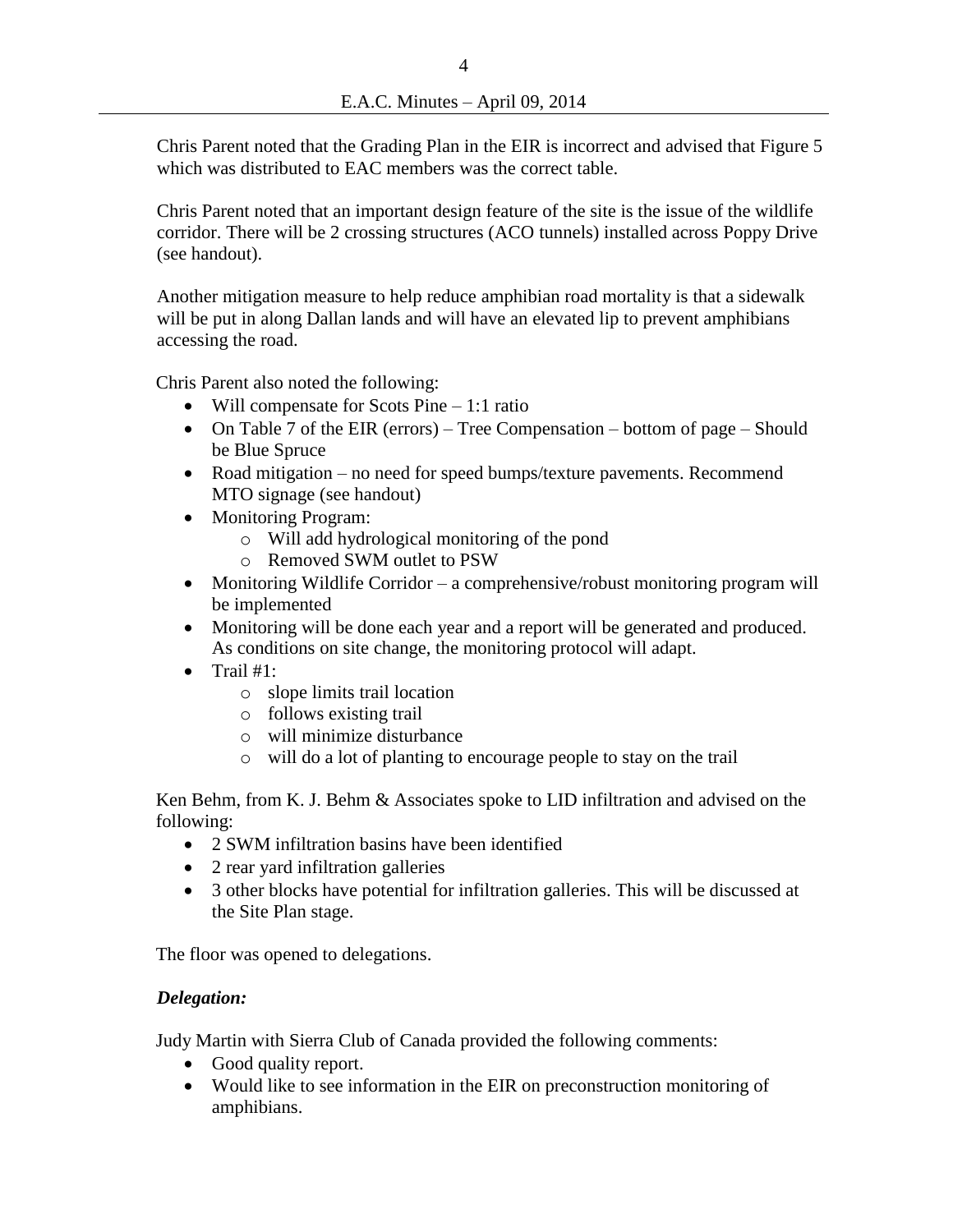- Construction of Poppy Lane should occur only between October-March and not during peak amphibian migration period.
- Not convinced the vibrant amphibian population will fare well
- Didn't see any data on culvert monitoring
	- o Poppy Drive bridge over corridor
	- o Other options for crossing
- It is not a good idea for a trail within the 30 metre buffer as it adds stressors
- 900 mature trees are being removed from the site. Would like to see the calculation of the amount of canopy being removed as this contributes to the tally of canopy loss in the city.

General discussion took place and EAC noted the following:

- Would like to see the monitoring results of the wildlife corridor
- Concerned with the intensity of the monitoring program impacting the amphibians

K. McNeill noted the following:

- Reconsider Hydrophyllum Virginianum trees in the wetland
- Consider retaining the big trees in the Park Block
- Clarify when checking pit fall traps
- Data loggers are much better than bi-weekly data collection
- Monitoring Plan think about statistical data analysis and outline expected statistical analysis

R. Park noted the following:

- Would like to see data loggers for wells and Halls Pond
- Ground water monitoring wants to see fractions done
- Add nitrate, total ammonia, total hardness, TDS and connectivity
- Surface water monitoring would like to see fractions and temperature with the logger

E. Stahl noted the following:

- Do IPC metals scan
- Do a phosphorus scan

Moved by B. Mungall and seconded by E. Stahl

"That the Environmental Advisory Committee support the Environmental Implementation Report by North-South Environmental Inc. for the Dallan Subdivision with the following:

THAT an EIR Addendum is prepared to address:

- Wetland water balance for all PSWs;
- Tree compensation for Scot's Pine;
- Additional recommendations with respect to infiltration, minimizing soil compaction and timing of fence installation;